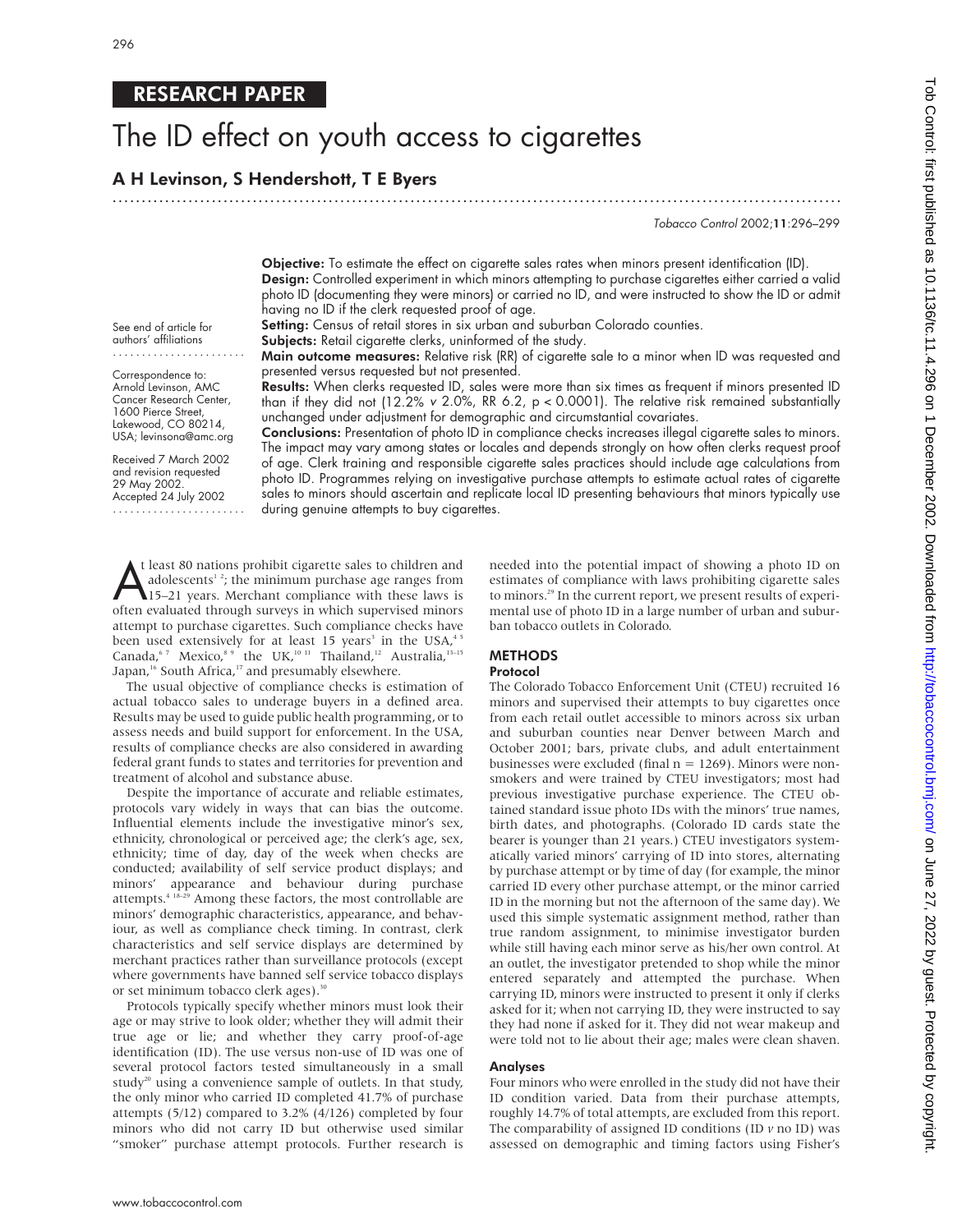|             | <b>Minors</b><br>$n$ (%) | Attempts<br>$n$ (%) |
|-------------|--------------------------|---------------------|
| Total       | 12 (100.0)               | 1083 (100.0)        |
| Sex         |                          |                     |
| Male        | 10(83.3)                 | 937 (86.5)          |
| Female      | 2(16.7)                  | 146 (13.5)          |
| Age (years) |                          |                     |
| 14          | 2(16.7)                  | 182 (16.8)          |
| 15          | 4(33.3)                  | 499 (46.1)          |
| 16          | $3.5*$ (29.2)            | 199 (18.4)          |
| 17          | $2.5*$ (20.8)            | 203 (18.7)          |

|                              | $n$ (%)      |
|------------------------------|--------------|
| Total                        | 1083 (100.0) |
| Day of week                  |              |
| Saturday                     | 740 (68.3)   |
| Sunday                       | 72 (6.7)     |
| Monday-Friday                | 271 (25.0)   |
| Time of day*                 |              |
| $8.00 - 9.59$ am             | 168 (15.5)   |
| $10.00 - 11.59$ am           | 353 (32.6)   |
| 12.00-1.59 pm                | 199 (16.4)   |
| 2.00-3.59 pm                 | 186 (25.5)   |
| 4.00-5.40 pm                 | 86 (8.0)     |
| Clerk sex*                   |              |
| Female                       | 582 (53.8)   |
| Male                         | 500 (46.2)   |
| Perceived clerk age (years)* |              |
| &30                          | 339 (31.3)   |
| $30 - 50$                    | 517 (47.8)   |
| >50                          | 226 (20.9)   |

exact or Pearson's  $\chi^2$  for categorical variables and a nonparametric rank score test (Kruskal-Wallis  $\chi^2$ ) for equality of time-of-day distributions, which were non-normal. Pearson's  $\chi^2$ , Mantel-Haenszel  $\chi^2$  for trends, and univariate logistic regression were used to assess the impact on sales of potential covariates. Relative risks (risk ratios) were computed in the usual way. Standardised sales rates were computed for the two ID conditions using covariate distributions in the sample. Multivariate logistic regression was used to assess the importance of confounding factors, and sales rates were predicted under hypothetical scenarios of interest based on the fitted model.

# RESULTS

# Descriptive statistics

Ten minors were male, and males made 86.5% of purchase attempts (table 1). The mean age was 15.4 years for minors and for purchase attempts. Two thirds of purchase attempts occurred on Saturday (table 2), and most others were conducted on one of four weekdays. The median time of day was 12:13 pm. Slightly more clerks were female than male, and minors perceived clerks to be younger than 30 years about one third of the time (table 2).

# Comparability of ID conditions

ID was carried in 50.0% of purchase attempts. Most attempt circumstances (minor age, clerk sex, perceived clerk age, rate of clerk requests for ID, and day of the week) were not significantly different across ID assignments (table 3). ID was carried significantly more often by female minors, in the

Table 3 Characteristics of ID conditions for purchase attempts

|                        | No ID<br>n (%) | ID<br>$n$ (%)         |
|------------------------|----------------|-----------------------|
| Total                  | 541 (50.0)     | 542 (50.0)            |
| Sex of minor           |                |                       |
| Male                   | 488 (52.1)     | 449 (47.9)            |
| Female                 | 53 (36.3)      | 93 (63.7)**           |
| Age of minor (years)   |                |                       |
| 14                     | 82 (45.0)      | 100(55.0)             |
| 15                     | 262 (52.5)     | 237 (47.5)            |
| 16                     | 90 (45.2)      | 109 (54.8)            |
| 17                     | 107(52.7)      | 96 (47.3)             |
| Day of week            |                |                       |
| Saturday               | 369 (49.9)     | 371 (50.1)            |
| Sunday                 | 34 (47.2)      | 38 (52.8)             |
| Weekday                | 138 (50.9)     | 133 (49.1)            |
| Median time of day     | $11.30$ am     | 12.45 pm <sup>+</sup> |
| Age of clerk (years)   |                |                       |
| ~1,30                  | 162 (47.8)     | 177 (52.2)            |
| $30 - 50$              | 271 (52.4)     | 246 (47.6)            |
| >50                    | 107(47.4)      | 119 (52.6)            |
| Sex of clerk           |                |                       |
| Female                 | 283 (48.6)     | 299 (51.4)            |
| Male                   | 257(51.4)      | 243 (48.6)            |
| Clerk asked to see ID‡ |                |                       |
| Yes                    | 462 (49.2)     | 477 (50.8)            |
| <b>No</b>              | 75 (54.4)      | 63 (45.6)             |

afternoon, and in one county as well as less often in another county. (These differences arose when investigators varied the ID condition by morning versus afternoon, and they are addressed in the analysis.)

# Assessment of potential covariates

In attempts where clerks asked for proof of age ( $n = 939$ , 87.2% of total attempts)—that is, where carrying ID could influence the outcome—sales occurred more often in the afternoon, to minors aged 17 and to males, and less often on Saturday and to minors aged 14 (table 4). Sales did not differ significantly by clerk age or sex.

# **Outcomes**

The overall sales rate was 12.7% (95% confidence interval (CI) 10.8% to 14.7%). Clerks requested ID in 87.2% of purchase attempts. When they did not ask for ID, minors completed seven times more sales (51.5% *v* 7.1%; relative risk (RR) 7.2,  $p < 0.0001$ ).

When clerks did request proof of age, ID presentation increased sales more than sixfold (12.2% *v* 1.9%; RR 6.2, p < 0.0001). The effect was slightly larger (12.6% *v* 1.8%; Mantel-Haenszel RR 7.3) when standardised between ID conditions for significant covariates (morning versus afternoon, ages 14 and 17 years, sex, and Saturday attempts). The effect was observed for 10 of the 12 minors (table 5).

To assess confounding by minors' sex and time of day, we estimated a logistic model of sale and ID condition with these two covariates, using cases where clerks requested proof of age. The odds ratio (OR) of sale for carrying ID was slightly larger with the covariates than with the ID condition alone (7.4 *v* 7.0, NS). We also modelled sale on ID condition plus covariates whose coefficients remained significant in the presence of others (sex of minor and age 17 years; clerk perceived age less than 30 years; weekends versus weekdays; one county, and the ID carrying condition). The fitted model accounted for one sixth of variation in outcome (pseudo  $r^2 = 0.176$ ; likelihood ratio  $\chi_{(6)}^2 = 85.1$ , p < 0.0001). Minors who were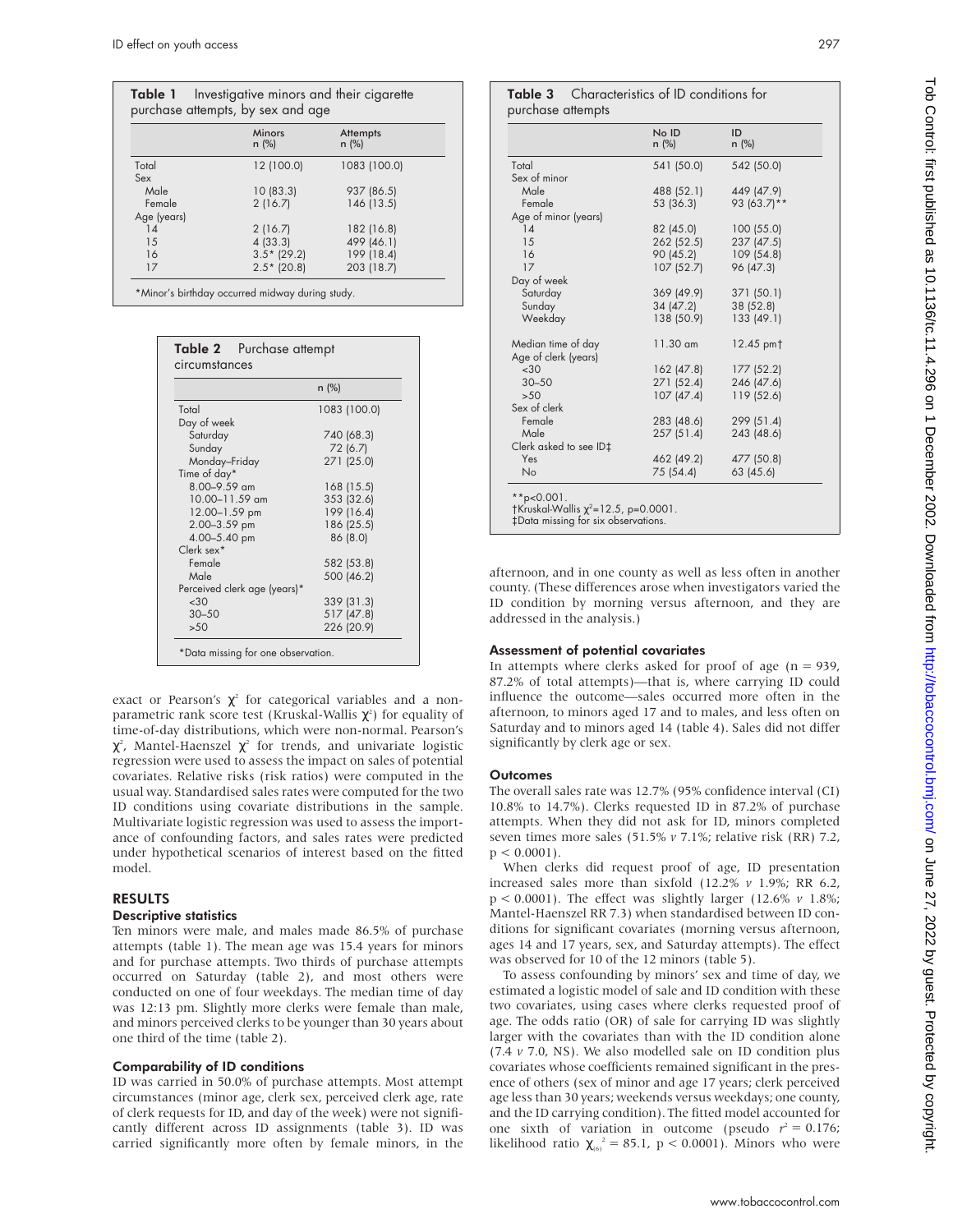Table 4 Cigarette sales rates by purchase attempt circumstances (cases where clerk asked for proof of dge)

|                      | Attempts<br>(n) | Sales rate<br>(%) |
|----------------------|-----------------|-------------------|
| Total                | 939             | 7.1               |
| Sex of minor         |                 |                   |
| Male                 | 809             | $8.2**$           |
| Female               | 130             | $0.8**$           |
| Age of minor (years) |                 |                   |
| 14                   | 164             | $1.2***$          |
| 15                   | 464             | 6.9               |
| 16                   | 144             | 8.3               |
| 17                   | 167             | $12.6***$         |
| Time of day          |                 |                   |
| am                   | 449             | $5.1*$            |
| pm                   | 489             | $9.0*$            |
| Day of week          |                 |                   |
| Sunday               | 57              | 7.0               |
| Monday               | 50              | 12.0              |
| Tuesday              | 93              | 11.8              |
| Thursday             | 45              | $17.8**$          |
| Friday               | 53              | 1.9               |
| Saturday             | 641             | $5.8*$            |
| County (coded)       |                 |                   |
| A                    | 148             | 13.3              |
| B                    | 85              | $3.5**$           |
| C                    | 224             | $7.6***$          |
| D                    | 392             | $8.7**$           |
| E                    | 108             | $28.7***$         |
| F                    | 131             | $26.0***$         |
| Sex of clerk         |                 |                   |
| Female               | 513             | 8.2               |
| Male                 | 426             | 4.9               |
| Age of clerk (years) |                 |                   |
| <30                  | 293             | 9.9               |
| $30 - 50$            | 457             | 5.5               |
| >50                  | 189             | 6.9               |
| ID assignment        |                 |                   |
| No ID                | 462             | $2.0***$          |
| ID                   | 477             | $12.2***$         |

| <b>Table 5</b> Purchase rates (%) for individual minors |  |
|---------------------------------------------------------|--|
| when ID was requested, by ID condition                  |  |

| Minor<br>code | Age<br>(years) | Sex    | No ID    | ID shown |
|---------------|----------------|--------|----------|----------|
| 047           | 17             | Male   | $\Omega$ | 21.7     |
| 055           | 15             | Male   | 3.4      | 14.8     |
| 076           | $16 - 17$      | Male   | 20.0     | 28.6     |
| 085           | 16             | Female | 0        | 3.7      |
| 092           | 15             | Male   | 0        | 8.7      |
| 100           | 16             | Male   | 0        | 36.8     |
| 122           | 15             | Male   | $\Omega$ | 8.3      |
| 129           | 16             | Male   | $\Omega$ | 13.0     |
| 130           | 17             | Male   | 6.0      | $\Omega$ |
| 135           | 14             | Male   | 2.1      | 2.7      |
| 138           | 14             | Female | $\Omega$ | $\Omega$ |
| 139           | 15             | Male   | 2.8      | 18.8     |

## What this paper adds

Cigarette sales to minors are prohibited in at least 80 nations and are often monitored through supervised, underage purchase attempts known as compliance checks. The usual objective is estimation of the tobacco sales rate to genuine underage buyers in a defined geographic area. Many compliance check protocols are known to bias the estimate, but one protocol—presentation of a valid identification document with the minor's true age—was not fully assessed.

This controlled experiment (n=1083) found that presentation of valid, underage identification documents increased illegal cigarette sales to minors more than sixfold.

male or age 17 years had significantly increased odds of purchasing cigarettes. Clerks perceived to be younger than 30 years were significantly more likely to sell, and odds of sales were significantly higher on weekdays than weekends. The OR of sale when ID was presented was higher in the fitted model than in the absence of covariates (8.0 *v* 7.0, NS).

A final model was fitted to assess the importance of clerk requests for proof of age. This model "explained" one third of the outcome (pseudo  $r^2 = 0.330$ ; likelihood ratio  $\chi_{(11)}^2 = 272.4$ , p < 0.0001). Odds of sale were significantly higher for males, 17 year olds, clerks perceived younger than 30, weekdays, Saturday versus Sunday, and clerks who did not request proof of age; odds were significantly lower for 14 year olds. Sale was nearly 17 times more likely when clerks did not ask for ID (OR 16.8) and was nearly four times more likely when minors presented ID (OR 3.8). We then used the model to predict sales rates under hypothetical conditions where asking and presenting behaviours were varied. Predicted sales rates were more sensitive to clerks' asking than minors' presenting behaviours (table 6).

# **DISCUSSION**

Minors who show valid, underage photo ID upon clerk request are able to buy cigarettes more often than those who do not. The ID effect appears stable across individual minors, minors' age (14–17 years) and sex, time of day, days of the week, counties, and clerk sex and perceived age. The sixfold increase in the current study is not explainable by confounding from other determinants of cigarette sales; if anything, results suggest that other factors may have slightly masked the ID effect. The estimated ID effect is smaller than the impact reported in Massachusetts,<sup>20</sup> which may reflect study design, true regional variability, or large margins of error in the earlier study. The current study suggests that the ID effect can increase cigarette sales to minors by nearly one third, even in locales where proof of age is usually required by clerks.

Still unclear is how often minors exploit the ID effect when genuinely trying to buy cigarettes. Focus groups in Massachusetts<sup>31</sup> indicate that in parts of that state, minors sometimes do use ID as one of several ways to circumvent compliance with tobacco sales age controls. Again, the

| Predicted purchase rates under modelled hypothetical conditions (%, 95% confidence intervals)<br>Table 6 |                                      |                                |                          |                     |
|----------------------------------------------------------------------------------------------------------|--------------------------------------|--------------------------------|--------------------------|---------------------|
|                                                                                                          |                                      | If minors carried ID           |                          |                     |
|                                                                                                          |                                      | Always                         | Random half of cases     | Never               |
|                                                                                                          | Always                               | 11.5 $(10.8 \text{ to } 12.1)$ | $7.6$ ( $7.0$ to $8.1$ ) | $3.7$ (3.5 to 4.0)  |
| If clerks asked ID                                                                                       | 87% of cases (rate in<br>experiment) | 17.7 (16.3 to 19.0)            | 13.0 (11.8 to 14.2)      | 8.1 (7.2 to 9.0)    |
|                                                                                                          | Random half of cases                 | 34.0 (32.3 to 35.7)            | 21.4 (20.2 to 22.5)      | 17.5 (16.3 to 18.7) |